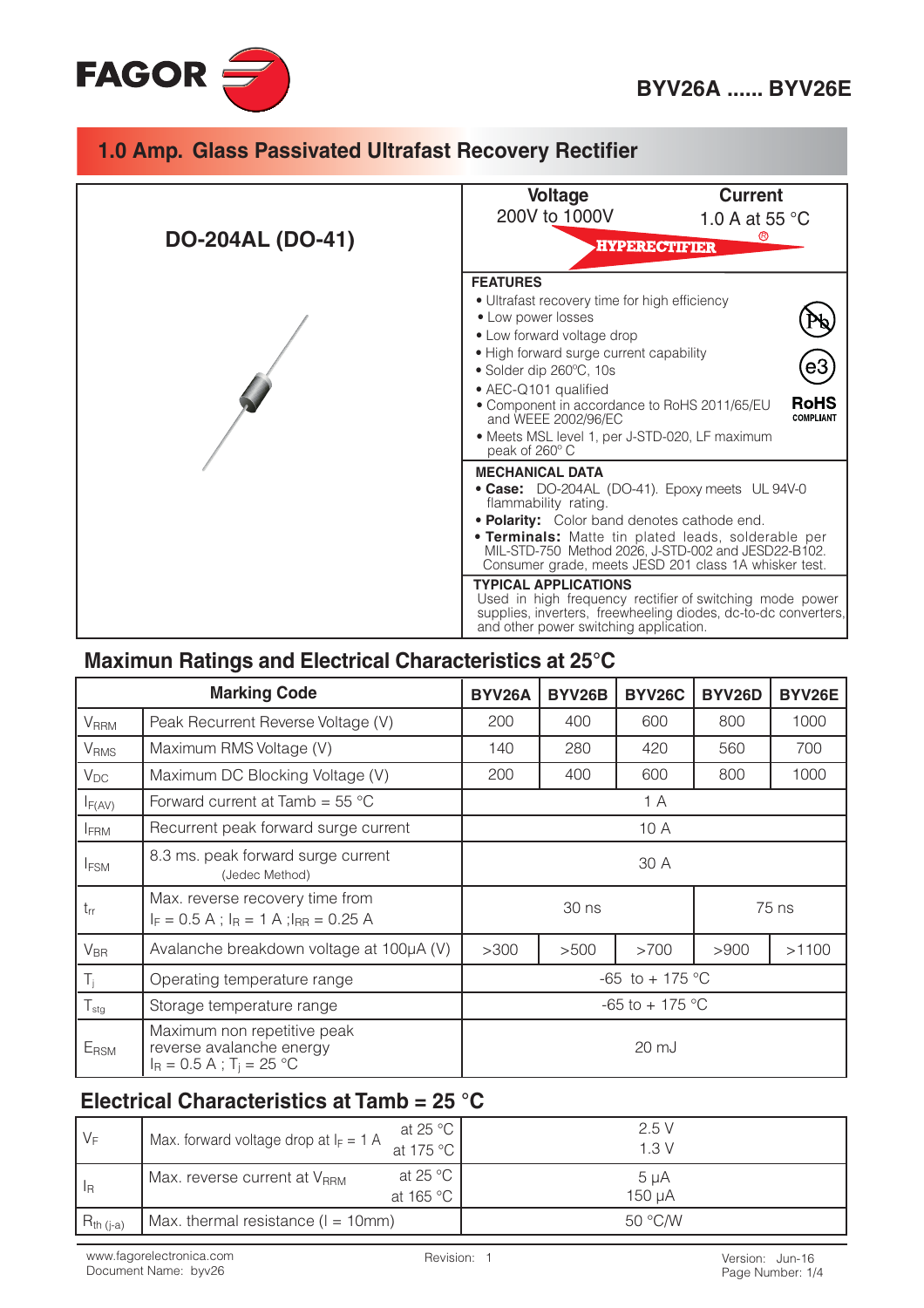



## **Ordering information**

| <b>PREFERRED P/N</b> | <b>PACKAGE CODE</b> | <b>DELIVERY MODE</b>       | <b>BASE QUANTITY</b> | UNIT WEIGHT (g) |
|----------------------|---------------------|----------------------------|----------------------|-----------------|
| BYV26D AMP           | AMP                 | AMMO BOX                   | 5.000                | 0.325           |
| BYV26D TR            | ΤR                  | 14" diameter tape and reel | 5.000                | 0.325           |

# Package Outline Dimensions: (mm) DO-204AL (DO-41)

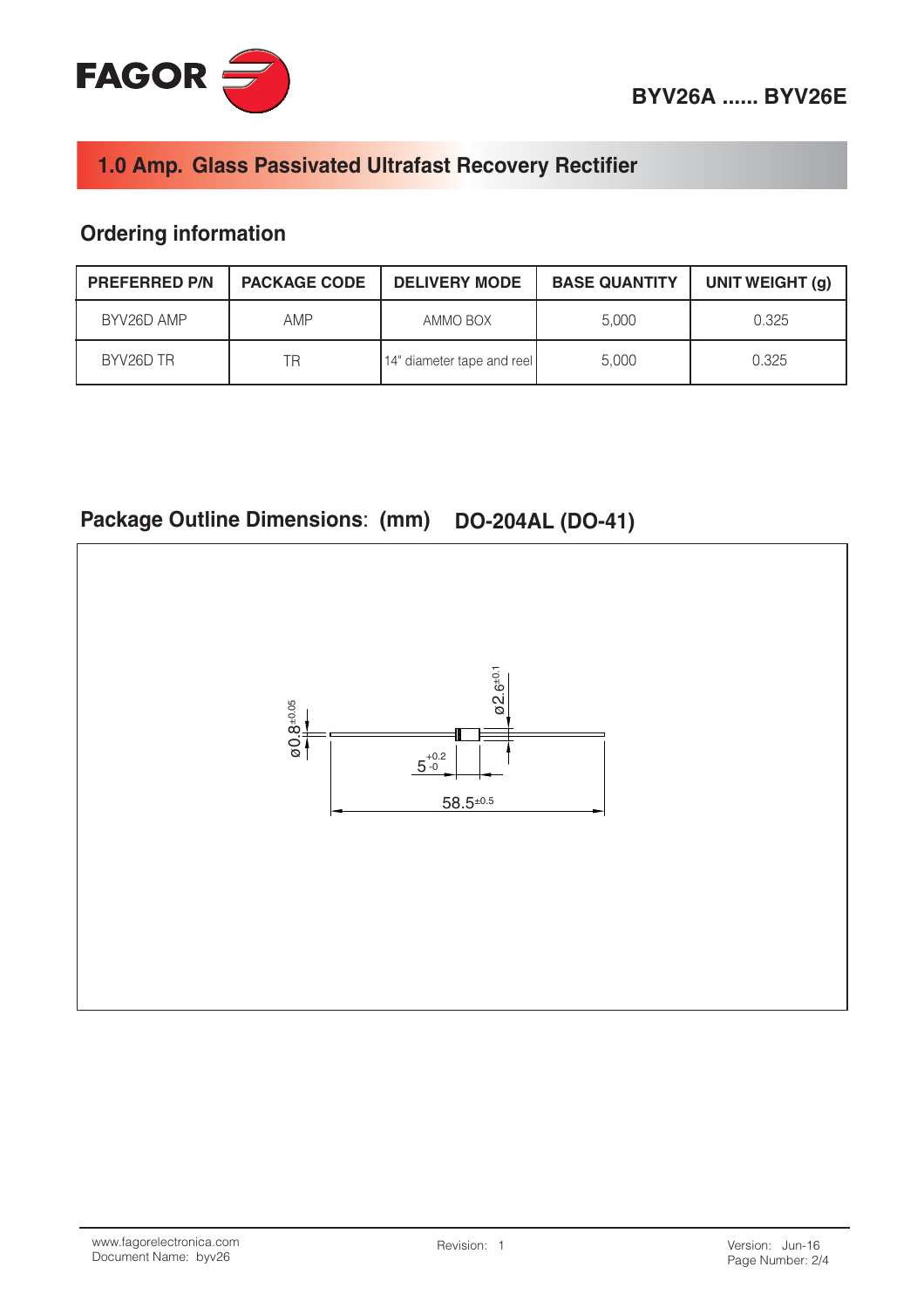

Ratings and Characteristics (Ta 25 °C unless otherwise noted)



Number of cycles at 50 Hz.

Page Number: 3/4

 $V_B$ , reverse voltage (V)

#### **MAXIMUM FORWARD CHARACTERISTIC**